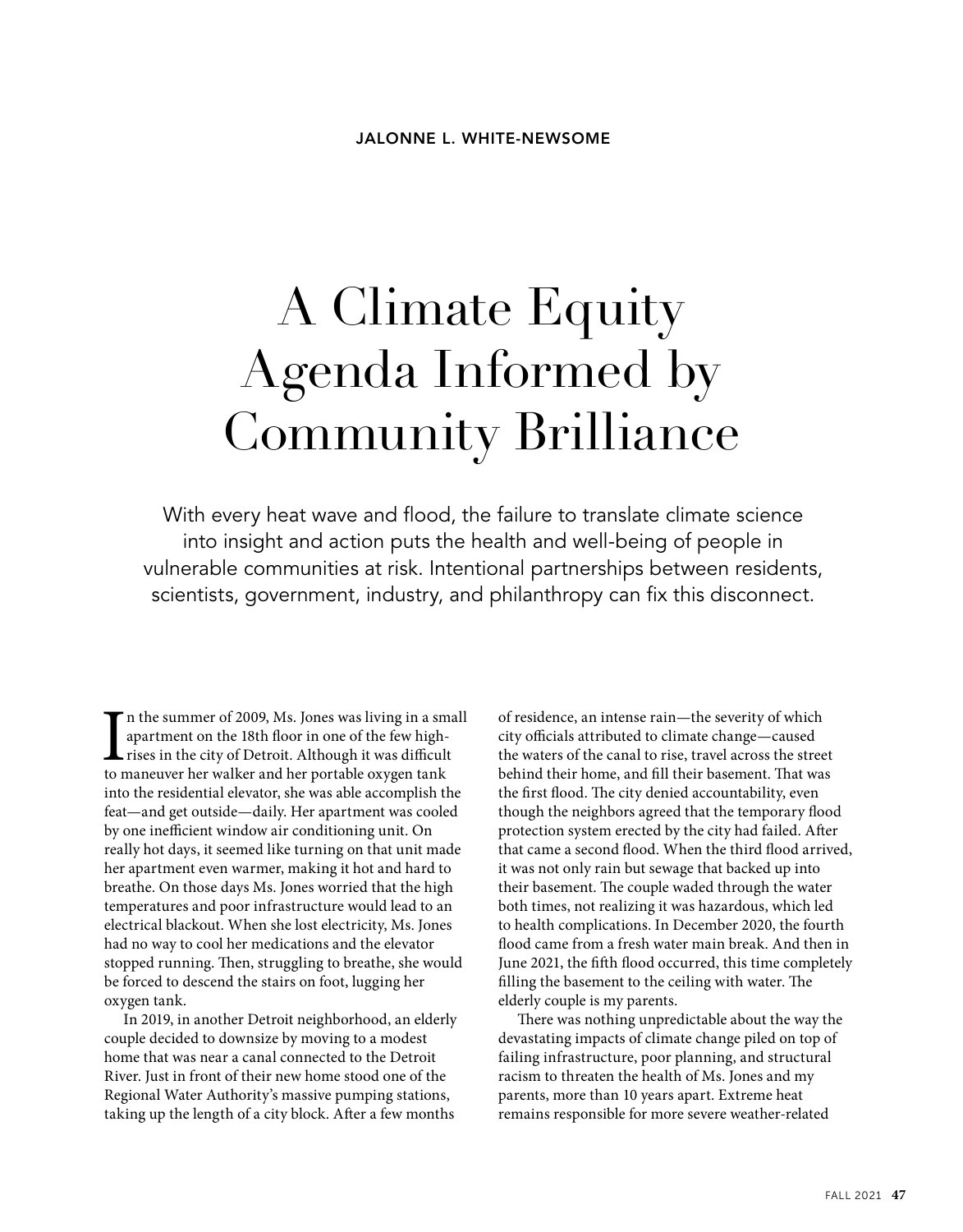deaths in the United States in an average year than any other hazard, with flash flood fatalities following closely, according to the National Oceanic and Atmospheric Administration (NOAA). Yet even with decades of data, state-of-the-art tools and prediction technologies, and clear signals that the impacts of climate change pose a threat to public health, there is still a major disconnect that is allowing these very solvable issues to disrupt the health and well-being of low-income communities and people of color across the United States.

This disconnect has been exacerbated by decades of structural racism, which has been cultivated by policies of redlining and planning that have excluded the expertise of those who live in the area. With every weather disaster, failure to translate climate science to insight and action puts many people at risk—but the most significant damage is done to communities whose needs and knowledge are perpetually ignored or given insignificant weight by scientists and policymakers. To fix the disconnect, intentional partnerships between

death records), coupled with partnership and advocacy, could enable us to transform policy and practice.

To center human health and well-being as climate change affects vulnerable communities will require overcoming the many disconnects that now block change. Currently, people who hold the power to influence decisions, lead research investigations, and direct financial resources must engage more deliberately with the most impacted communities in order to develop an informed understanding of the priorities within these communities. Private industry, government, philanthropy, and academia need to align and synchronize their agendas to take intentional actions to fill the gaps and create changes that lift people and communities out of harm's way.

My parents' case provides an illustration of how a lack of coordination of resources harms a community. It was well-known that flooding was a likelihood near the pumping station, but beyond the temporary flood prevention system that failed

## There is still a major disconnect that is allowing very solvable issues to disrupt the health and well-being of low-income communities and people of color across the United States.

communities, scientists, government, industry, and philanthropy will be essential.

I first saw the potential of connecting science to action clearly during the summer of 2009, when I spent many days with Ms. Jones for my research on extreme heat in Detroit as a hazard for the older Americans who spend a large percentage of their time at home. Ms. Jones and I frequently talked about heat stress and how she had fought with the landlord of her subsidized senior housing building to get an apartment on the first floor to accommodate her multiple medical conditions and challenges. Unfortunately, Ms. Jones's words were not enough to change the landlord's mind and heart. By using the indoor temperature data that we collected from her 18th-floor apartment that summer, the two of us were able to articulate the connection between heat and health to her landlord—and ultimately, Ms. Jones was able to move.

For me, observing Ms. Jones's successful move was better than getting published in any peer-reviewed publication, and the experience represented the value of climate science beyond the numbers and models. Together we demonstrated how climate science (including indoor temperature readings, ambient readings from satellites, historical temperature data, and after the first flood my parents experienced, no other preparations or preventative measures for that event or the subsequent floods were taken. A systemwide lack of investment and deferred maintenance of the existing water infrastructure (both fresh water delivery and sewer) caused the floods, but the disruption and injustice did not end there. The lack of public health intervention during and after the crisis caused the double exposure of flood victims to sewage water and to the resulting mold that flourished in basements after the floods. And, as is common after many climate disaster-related crises, displaced flood victims were not guaranteed temporary shelter. They were, however, subjected to a complex compensation process at local, state, and federal agencies.

This problem of resources, data, and evidence being available but not aligning with or translating to addressing vulnerable communities' needs is not unique to my parents' neighborhood in Detroit. I've repeatedly seen this pattern in my work across sectors: as a chemical engineer in private industry, as a public health engineer for a state's department of the environment, as a researcher in academia, and as the director of federal policy for WE ACT for Environmental Justice. These gaps need to be addressed through strong cross-sector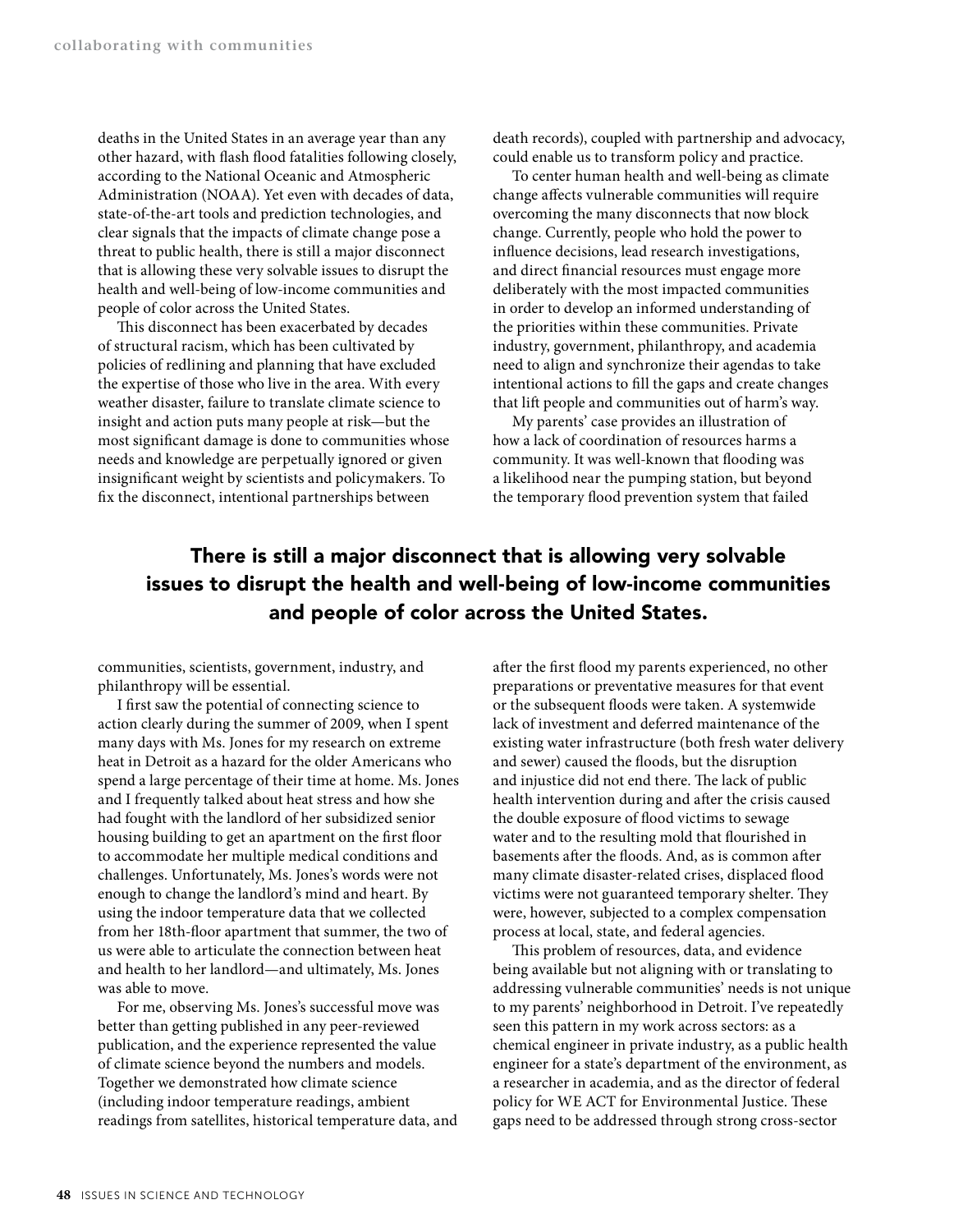|                                        | <b>INDUSTRY</b>                                                                                                  | <b>GOVERNMENT</b>                                                                                      | <b>ACADEMIA</b>                                                                                                                                         | <b>PHILANTHROPY</b>                                                                                                     |
|----------------------------------------|------------------------------------------------------------------------------------------------------------------|--------------------------------------------------------------------------------------------------------|---------------------------------------------------------------------------------------------------------------------------------------------------------|-------------------------------------------------------------------------------------------------------------------------|
| PLANNING                               | Provide financial support<br>to local governments<br>to develop appropriate<br>modeling for climate<br>planning. | Use the screening tools<br>developed by academics<br>to prioritize and focus<br>resource distribution. | Provide the granular<br>data to educate industry<br>partners on impacts and<br>give information to<br>government to create more<br>comprehensive plans. | Develop grantmaking<br>strategies & social<br>investment strategies<br>that fill existing gaps<br>in the field.         |
| <b>DATA</b><br><b>CAPTURE</b><br>& USE | Work with academia to<br>gather data that quantifies<br>the layers of vulnerability<br>in communities.           | Use traditional and<br>non-traditional data<br>to shape policy.                                        | Deploy students and<br>resources to collect<br>information to support<br>response during a crisis.                                                      | Provide general<br>operating support for<br>community science.                                                          |
| <b>ENGAGEMENT</b>                      | Create the opportunity<br>to hear and support<br>action around community-<br>generated solutions.                | Convene cross-sector<br>stakeholders, including<br>public health practitioners.                        | Collect and elevate stories<br>and voices from impacted<br>communities to inform<br>industry and government<br>actions and policies.                    | Bring diverse leaders<br>together to address<br>challenges together.                                                    |
| <b>SCOPING</b>                         | Invest time and resources<br>to fully understand<br>each community's<br>unique context.                          | Acknowledge existing<br>problems and work to<br>decrease injustice through<br>deliberate actions.      | Balance scientific<br>climate research agendas<br>between discovery and<br>building relationships<br>in the communities<br>where they work.             | Go outside the comfort<br>zone of academic experts<br>to gather diverse<br>perspectives to shape<br>funding priorities. |
| <b>PEOPLE</b>                          | Inform and shape the agenda. Demand accountability. Centered in policy solutions.                                |                                                                                                        |                                                                                                                                                         |                                                                                                                         |

## *Table 1.* **PROPOSED MULTI-SECTOR ROLES TO ADDRESS CLIMATE AND ENVIRONMENTAL JUSTICE GAPS**

 *Created by Empowering A Green Environment and Economy, LLC.*

partnerships to drive climate adaptation and fortify the systems and infrastructure that continue to fail our most vulnerable residents.

What could an equity-driven cross-sector partnership look like? In my parents' flooded neighborhood, it would revolve around four actions. First, ensuring that the community has an updated watershed plan that is adjusted for the unique characteristics of their historic neighborhood, current residents, and existing infrastructure. Second, integrating both quantitative and qualitative data (e.g., stories from flood survivors and observers) into the plan to accurately incorporate residents' lived experiences and knowledge. Third, convening traditional and nontraditional stakeholders to cocreate a process that allows for direct feedback, continuous communication, and accountability from

partners representing the public and private sector, communities, and local public health organizations. And finally, ensuring that the set of solutions is informed by the many dimensions of environmental injustices in the community so that solving for one problem does not create or exacerbate others. With collaborative and partnership-driven intentional planning, data capture and use, engagement, and scoping, stakeholders across sectors can get everyone closer to developing intersectional solutions that address the multifaceted climate injustices faced by low-income communities and communities of color.

The table above shows how those four actions can form the foundation of a cross-sector framework for coordination, alignment, and partnership between industry, government, academia, and philanthropy. For